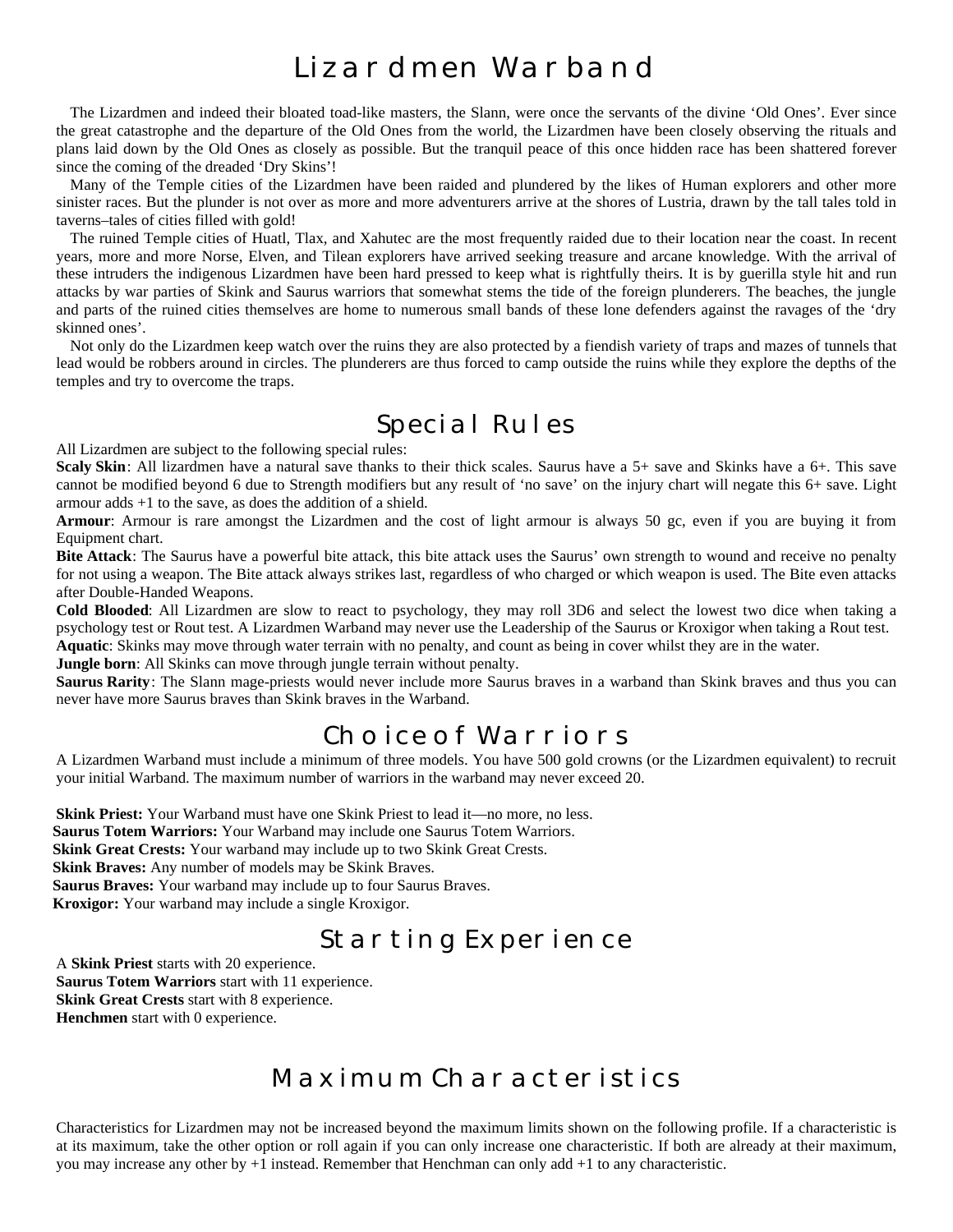| Profile M WS BS S T W I A Ld |                      |  |  |  |  |
|------------------------------|----------------------|--|--|--|--|
| Skink 6 5 6 4 3 3 7 4 8      |                      |  |  |  |  |
| Saurus                       | 4 6 0 5 5 3 4 4+1 10 |  |  |  |  |

# Special Lizardmen Equipment

**Blowpipe**

25 gold crowns

**Availability:** Rare 7, Lizardmen and Forest Goblins only

See page 92 of the Mordheim Rulebook for the full rules.

**Bolas**

5 gold crowns

**Availability:** Common, Lizardmen only

Bolas are a set of three bronze balls on strings tied together. They are used in a manner similar to a sling, rotated around the head for speed. Bolas are a hunting weapon which are designed to not seriously harm the animal. They immobilize it and allow the hunter to subdue, or kill it, with his spear. The bolas have a range of 16" and can only be used once per battle. They are automatically recovered after each battle.

## **SPECIAL RULES**

**Dangerous**: If the to hit roll is a natural 1, the bolas brain the wielder with a Strength 3 hit.

**Entangle:** A model hit by bolas isn't hurt, but his legs are entangled and he is unable to move. The model suffers a –2 Weapon Skill penalty in hand-to-hand combat, but may still shoot normally. The model may try to free himself in the Recovery phase. If the model rolls a 4+ on a D6 he is freed and may move and fight normally.

# **Javelin**

10 gold crowns

# **Availability:** Common

Javelins are throwing spears that are used by young Norse warriors who can't afford better weapons. They are also frequently used by Skink and Forest Goblin hunters.

**Range:** 8"; **Strength:** As user; **Special Rule:** Thrown weapon

# **SPECIAL RULES**

**Two-handed:** Models using javelins do not suffer penalties for range or moving as they are perfectly balanced for throwing.

# **Poisoned Weapons**

Skinks are experts at extracting and refining poisons from poisonous frogs, spiders and snakes. Skink Heroes may buy *Dark Venom* at a cost of 20 gold crowns and *Black Lotus* at a cost of 10 gold crowns. Both of these items are treated as a common item however, Skinks may only use them on missile weapons. Saurus warriors may buy *Dark Venom* or *Black Lotus* and use it on their close combat weapons as normal, but they have to purchase it as normal from the Trading Chart.

Skink henchmen may buy low-strength *Reptile Venom* for their missile weapons at a cost of 5 gold crowns per weapon. *Reptile Venom* is a common item and adds +1 to the Strength of the weapon but does not grant the -1 save modifier. *Reptile Venom* only lasts for one battle and remember that all the henchmen in a group must be armed in the same manner.

# SACRED MARKINGS

Many Skink and Saurus warriors are born with distinct markings or mutations. They are regarded as being blessed by the gods and often rise to become leaders. A Hero may only have a single *Sacred Marking* and these may only be bought when you recruit the Hero, not in the middle of a campaign.

# **Oversized Jaws 40 gold crowns**

The Saurus has been granted the addition of powerful neck muscles and oversized jaws, even greater than those of a normal Saurus. The Hero may make his bite attack at +1 Strength. (Saurus Only)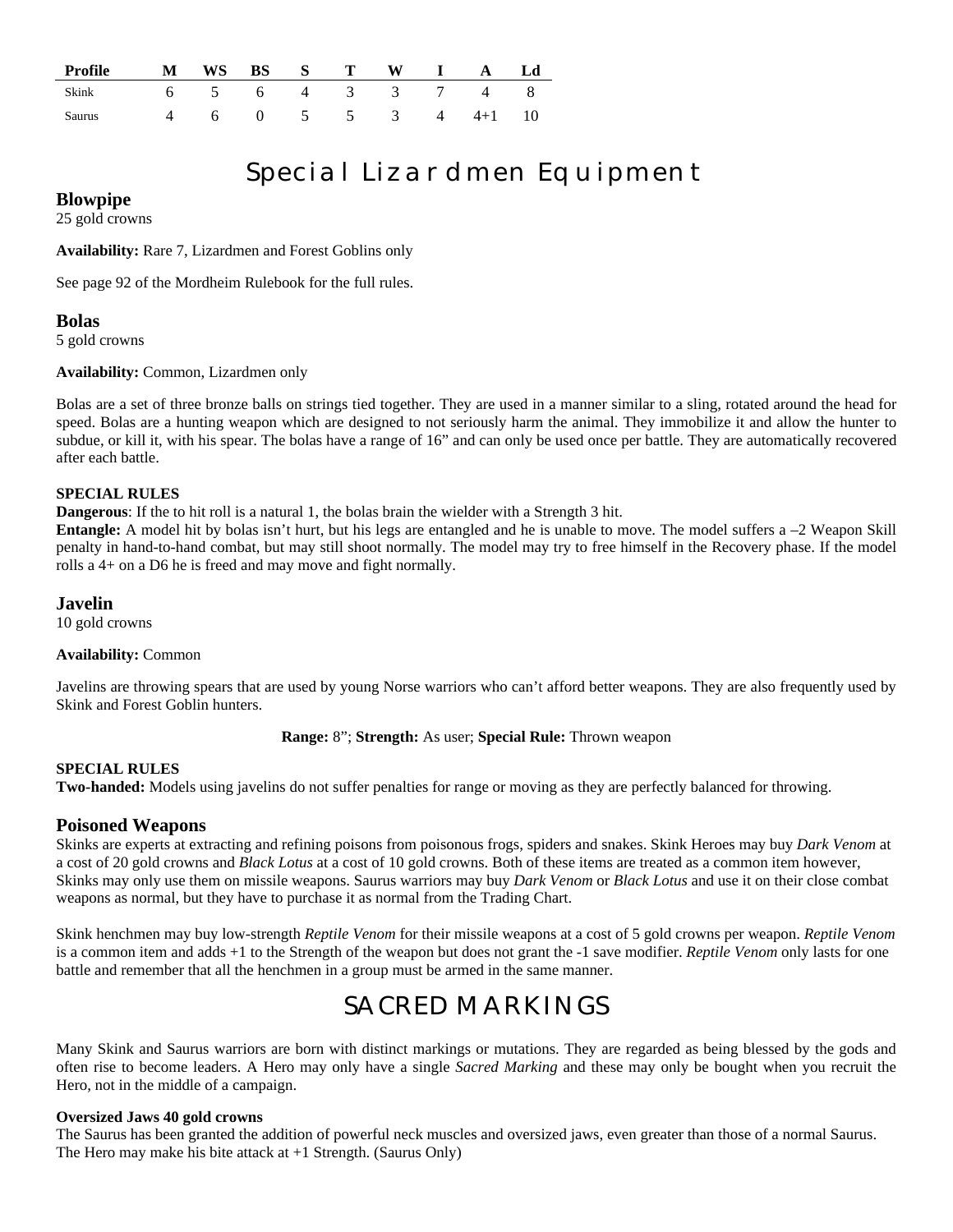### **Poison Glands 40 gold crowns**

The Skink has been gifted with glands that produce a deadly poison. The Skink may choose to attack with his teeth instead of his weapons. These attacks are treated just like a Saurus bite attack but are resolved at a +1 save modifier regardless of the Skink's Strength. In addition, when rolling on the injury table add +1 to the result. (Skinks only)

### **Mark of the Old Ones 50 gold crowns**

This is the greatest mark a Lizardman can be born with, for these Albinos are destined for greatness in the eyes of their gods and other Lizardmen. The Hero may change one of his failed dice rolls into a successful one; this mark may only be used once per battle and only on actions that the Hero is making himself. You may use this mark on a failed Rout test if you wish.

# Special Lizardmen Skills

|                           | Combat | <b>Shooting</b> | Academic | <b>Strength</b> | <b>Speed</b> | <b>Special</b> |
|---------------------------|--------|-----------------|----------|-----------------|--------------|----------------|
| <b>Skink Priest</b>       |        |                 |          |                 |              | X              |
| <b>Totem Warriors</b>     |        |                 |          |                 |              |                |
| <b>Skink Great Crests</b> |        |                 |          |                 |              | x              |

# **SKINKS ONLY**

## **Infiltration**

The Skink is a great hunter and is an expert at sneaking up on his prey unnoticed. The Hero may set up anywhere on the table but no closer than 12" to an enemy and he must start the game in hiding.

## **Great Hunter**

The Skink Great Crest is adept at making the most of the cover available and imposes an additional -1 to hit the Skink if he is in cover (i.e. a -2 to hit penalty).

# **SAURUS ONLY**

*Saurus skill list prohibitions:* Saurus can never receive Academic skills and can never use missile weapons.

### **Bellowing Battle Roar**

The Saurus' roar is so deafening that enemy models in base contact suffer -1 to hit in the first round of combat against them.

### **Toughened Hide**

Through years of battle the Saurus' hide has become hardened and the Saurus will only be taken out of action on a 6+.

# Lizardmen Equipment List

# **Saurus Equipment List Skinks Equipment List**

| <b>Hand-to-hand Combat Weapons</b> |                  | <b>Hand-to-hand Combat Weapons</b> |                  |
|------------------------------------|------------------|------------------------------------|------------------|
| Dagger                             | 1st free/2 gc    | Dagger                             | 1st free/2 gc    |
| Stone Axe (counts as a club)       | 3 <sub>gc</sub>  | Stone Axe (counts as a club)       | $3$ gc           |
| Axe                                | $5$ gc           | Axe                                | 5 <sub>gc</sub>  |
| Sword                              | 10 <sub>gc</sub> | Sword (Heroes only)                | 10 <sub>gc</sub> |
| Double-Handed Weapon               | 15 <sub>gc</sub> | Spear                              | 10 <sub>gc</sub> |
| Spear                              | 10 <sub>gc</sub> |                                    |                  |
| Halberd                            | 10 <sub>gc</sub> | <b>Missile Weapons</b>             |                  |
|                                    |                  | <b>Short Bow</b>                   | 5 gc             |
| <b>Missile Weapons</b>             |                  | <b>Bolas</b>                       | 5 <sub>gc</sub>  |
| None                               |                  | Javelin                            | 10 <sub>gc</sub> |
|                                    |                  | <b>Throwing Knives</b>             | $15 \text{ gc}$  |
| Armour                             |                  | Blowpipe                           | $25$ gc          |
| <b>Bone Helmet</b>                 | 10 <sub>gc</sub> |                                    |                  |
| Light Armour                       | $50$ gc          | Armour                             |                  |
| Shield                             | 5 <sub>gc</sub>  | Bone Helmet (Skink Priest only)    | 10 <sub>gc</sub> |
|                                    |                  | Buckler                            | 5 gc             |
|                                    |                  | Shield                             | 5 gc             |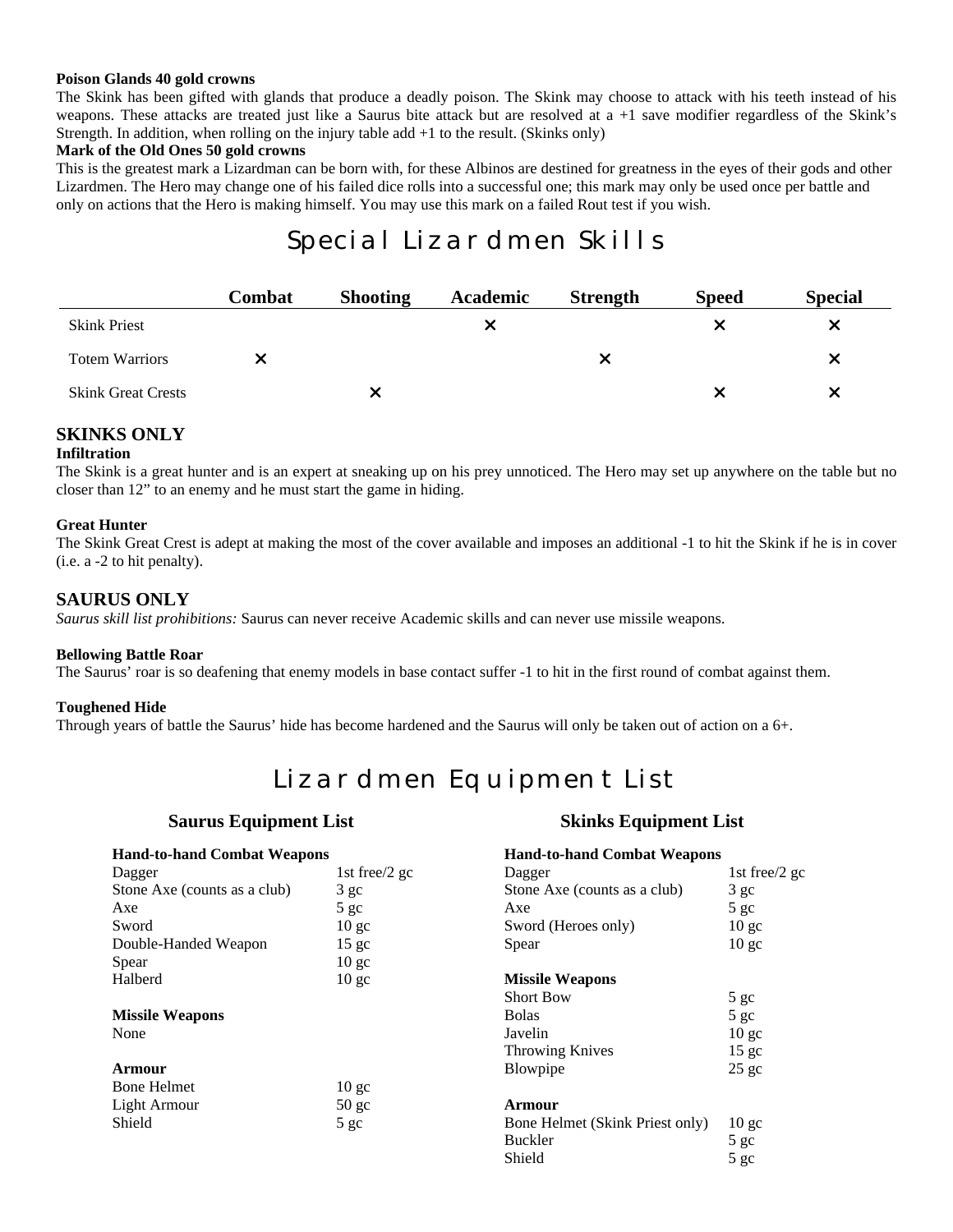# Heroes

# **1 Skink Priest**

# **60 Gold Crowns to hire**

The Warband leader will be one of the hand picked Skink Priests renowned for their reliability. The nature of his mission is to observe the dry skin plunderers and only react if they stray too close to a hidden chamber within the ruined city. The Skink Priest must be able to make the delicate decision of when to attack and when not to. Skink Priests are easily recognizable as they paint their skins colorful mystic symbols associated with their god. Priests of Chotec for instance have winged serpents drawn upon their bodies, whilst those of Sotek use snake tattoos.

| <b>Profile</b> | $\mathbf{M}$ | $\sim$ S $\sim$ |               | W |        |  |
|----------------|--------------|-----------------|---------------|---|--------|--|
|                |              | $\sim$          | $\sim$ $\sim$ |   | $\sim$ |  |

**Weapons/Armour:** The Skink Priest may be equipped from the Skinks Equipment list.

# **SPECIAL RULES**

**Leader:** The Skink Priest is the leader of the warband and any Lizardmen within 6" may use his Leadership characteristic for any Leadership test. If the Skink Priest is killed you may recruit a new Skink Priest, but you must play at least one game without the leader to give him time to join up.

**Wizard**: The Skink Priest is a Wizard and may use Lizardmen magic.

# **0-1 Saurus Totem Warrior**

# **60 Gold Crowns to hire**

When a Saurus warrior has killed twenty foes he is accepted into one of the three Warrior Totems: Eagle, Jaguar or Alligator. He must then go and kill the animal of his new Totem to prove his worthiness. Upon attaining the status of Totem Warrior, he is recruited by the Skink Priests to join with them in their forays into the ruined temples.

| Profile M WS BS S T W I A Ld |  |  |  |                                               |  |
|------------------------------|--|--|--|-----------------------------------------------|--|
|                              |  |  |  | $4 \t 4 \t 0 \t 4 \t 4 \t 1 \t 2 \t 1+1 \t 8$ |  |

**Weapons/Armour:** A Totem Warrior may be equipped with weapons and armour from the Saurus Equipment list.

# **0-2 Skink Great Crests**

# **30 Gold Crowns to hire**

Great Crests, as they are known, are the leaders of many raiding parties and have become skilled at scouting, tracking, ambushing and skirmishing. Their skin is more varied in color than normal Skinks so they blend in with the jungle more effectively. They also wear leaves or cover themselves in mud to further blend in. They function as leaders and patrol the jungles reporting of the arrival of a new ship laden with plunderers. They lay ambushes or provide a covering hail of arrows and javelins while a hit and run war party retreats back into the jungle.

| Profile | WS<br>N | - S -  | m |  |  |
|---------|---------|--------|---|--|--|
|         |         | $\sim$ |   |  |  |

**Weapons/Armour:** Skink Great Crests are equipped from the Skinks Equipment list.

# Henchmen

# **Skink Braves**

# **20 Gold Crowns to hire**

Many Skinks dwell in the deepest jungles and trackless swamps of Lustria. These Skink braves are fast, agile and intelligent. Although they lack the brute force and sheer aggression of the Saurus, they are good at shooting volleys of arrows or javelins. They lack the staying power of the Saurus, because they switch between reckless audacity and sudden panic, this may be due to their very short memories. As soon as a group of Skinks flee out of immediate danger they are likely to forget the experience and regroup for another reckless attack.

| Profile | <b>WS</b><br>N |        | $S$ T    |  |  |  |
|---------|----------------|--------|----------|--|--|--|
|         |                | $\sim$ | $\sim$ 3 |  |  |  |

**Weapons/Armour:** Skink Braves are equipped from the Skinks Equipment list.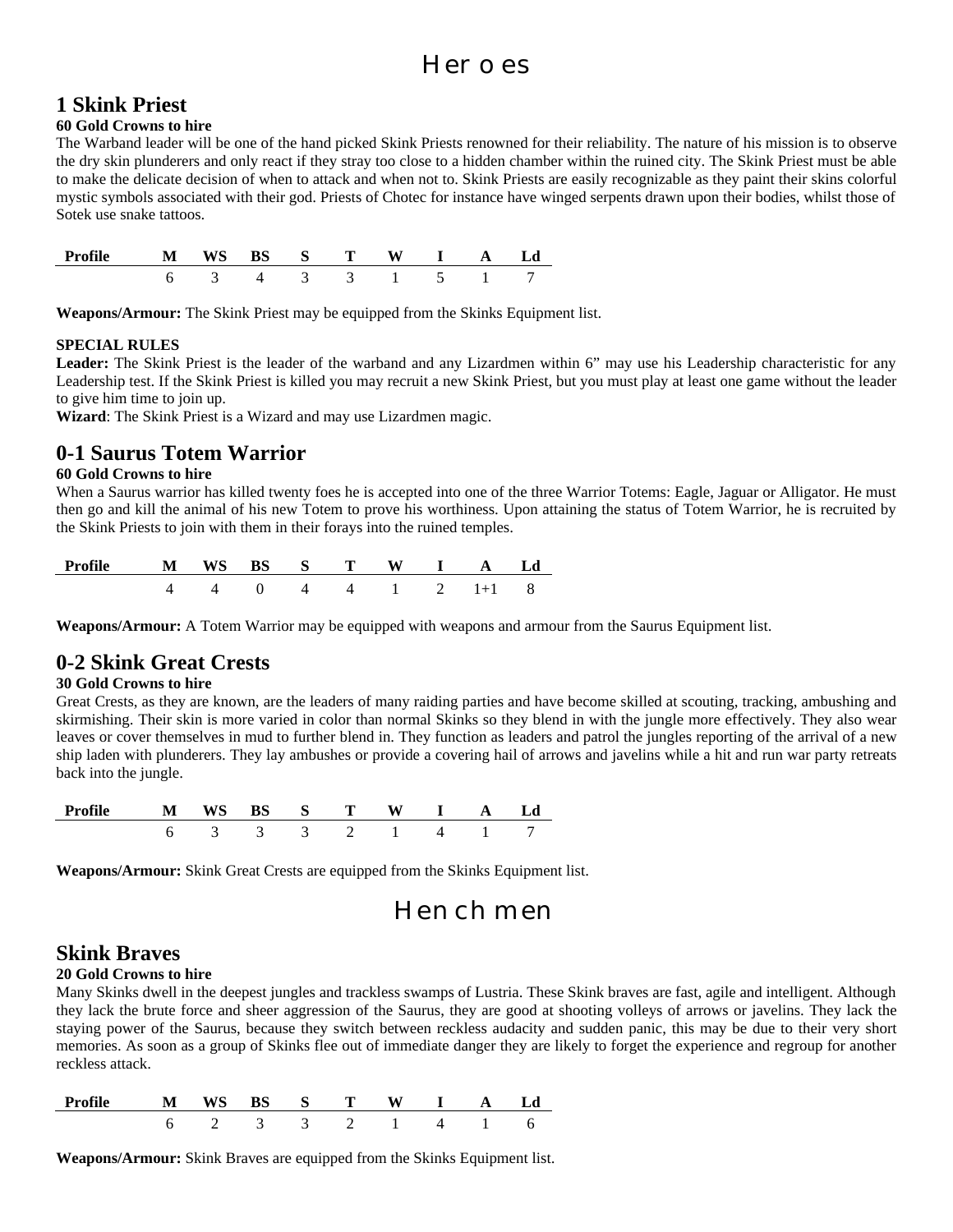# **0-4 Saurus Braves**

# **40 Gold Crowns to hire**

Saurus have thick, horny, scaly hide which protect them as natural armour. Saurus are sufficiently intelligent to understand clear and simple commands. They make excellent warriors, but they are not much good at anything else. They are extremely stubborn and are very hard to shift in battle. They are very ferocious creatures and will rip at an enemy until they are slain.

| опіе | M | WS | $\mathbf{s} = \mathbf{s}$ is the set of $\mathbf{s}$ | $\mathbf{r}$ |  |  |
|------|---|----|------------------------------------------------------|--------------|--|--|
|      |   |    |                                                      |              |  |  |

**Weapons/Armour:** Saurus Braves are equipped from the Saurus Equipment list.

# **0-1 Kroxigor**

## **200 Gold Crowns to hire**

Kroxigor resemble Saurus but are much bigger and are far more powerful creatures. They are not very intelligent and their speech is limited to a blood-curling roar. They are strong and mainly used for construction, and they need to be goaded into working by the nimble Skinks.

| Profile | м | W.<br>N | $\mathbf{S}$         |        |  |  |
|---------|---|---------|----------------------|--------|--|--|
|         |   |         | $\ddot{\phantom{1}}$ | $\sim$ |  |  |

**Weapons/Armour:** The Kroxigor is equipped with a halberd.

# **SPECIAL RULES**

**Scaly Skin:** Kroxigor have a natural save of 4+.

**Aquatic:** Kroxigor may move through water with no penalty, and counts as being in cover while he is in the water.

**Cause Fear:** Kroxigor are large and frightening monster and causes *Fear*.

**Large:** Kroxigor stand out amongst the rest of the Warband and may be picked out by an archer even if he is not the closest model. **Animal:** Kroxigor are slow-witted creatures that never learn from their mistakes. Kroxigor do not gain Experience.

# Lizardmen Magic

Lizardmen Spells work like the Prayers of Sigmar and may be used even if the Skink Priest is wearing armour.

### **1 Chotec's Wrath Difficulty Difficulty Difficulty B**

A lightning bolt shoots from the sky above and strikes the closest enemy model within 10" of the Skink Priest, causing a single Strength 5 hit. However, add +1 to the Strength and +1 to the roll on the injury table if the model is wearing armour like light armour, heavy armor, Ithilmar armour or Gromril armour.

# **2 Sotec's Blessing Difficulty 7**

The spell may be cast on a single model within 6" of the Skink Priest or on himself. Roll a D6 to determine the blessing. The effects remain in play until the Priest or the model is *Stunned* or taken *Out of Action*. Only a single model may be affected by the blessing at any given time.

## **D6 Effect**

- 1-2 +1 BS or +1 to hit in close combat.
- $3-4$  Toughness +1.
- 5-6 Movement and Initiative +1.

### **3 Huanchi's Stealth Difficulty 7**

The spell affects all Skinks within 6" of the Skink Priest, including himself, and allows any model that is in cover to immediately to go into hiding. A model may go into hiding even if they ran in the movement phase or have already shot with a missile weapon.